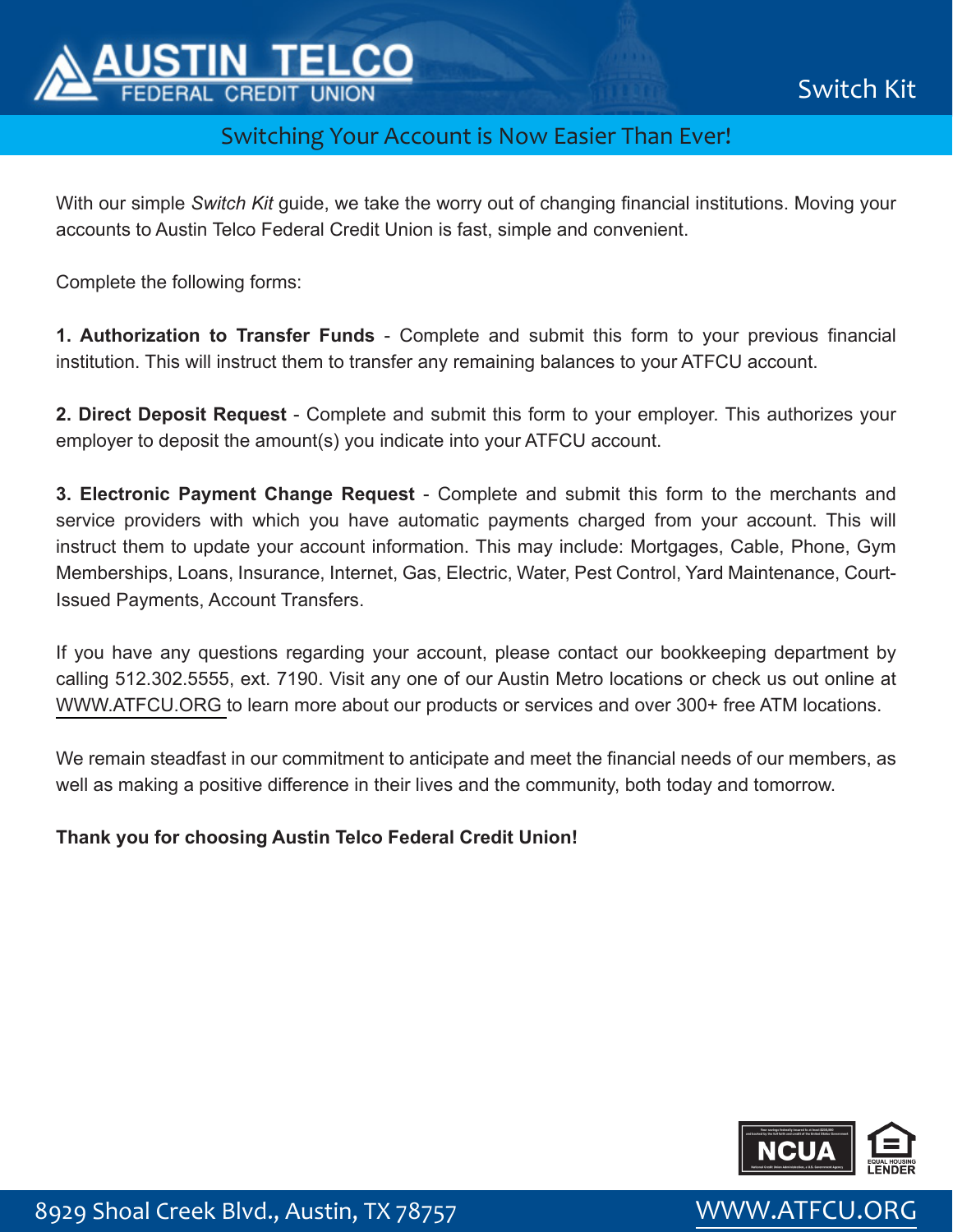

# Switch Kit

## Authorization to Transfer Funds

| <b>Austin Telco Federal Credit Union Account Information</b>           |  |  |  |  |
|------------------------------------------------------------------------|--|--|--|--|
| Owner Name                                                             |  |  |  |  |
|                                                                        |  |  |  |  |
|                                                                        |  |  |  |  |
|                                                                        |  |  |  |  |
| <b>Transfer Account Funds From</b>                                     |  |  |  |  |
|                                                                        |  |  |  |  |
|                                                                        |  |  |  |  |
|                                                                        |  |  |  |  |
|                                                                        |  |  |  |  |
|                                                                        |  |  |  |  |
| Instructions to Transferring Institution (check all that apply)        |  |  |  |  |
| Transfer all funds and close my account.                               |  |  |  |  |
| Transfer exactly \$                                                    |  |  |  |  |
| Transfer the funds immediately.<br>$\sim$                              |  |  |  |  |
| Transfer funds on the following date: ______________.<br>$\mathcal{L}$ |  |  |  |  |
|                                                                        |  |  |  |  |
|                                                                        |  |  |  |  |

Please accept this letter as my authorization to transfer funds from the above named account to:

### **Austin Telco Federal Credit Union 8929 Shoal Creek Blvd, Austin, TX 78757**

Austin Telco Federal Credit Union Routing Number **314977175** 

Please make the check payable to Austin Telco Federal Credit Union and note on the check that it is for deposit to my Austin Telco Account #

| <b>Owner Signature</b> | Date |
|------------------------|------|
|                        |      |
| Joint Owner Signature  | Date |

Austin Telco Federal Credit Union utilizes the Federal Reserve Wire Transfer program to allow members to quickly and conveniently electronically transfer funds between financial institutions. For Wiring Instructions please visit [WWW.ATFCU.ORG](https://www.atfcu.org/)

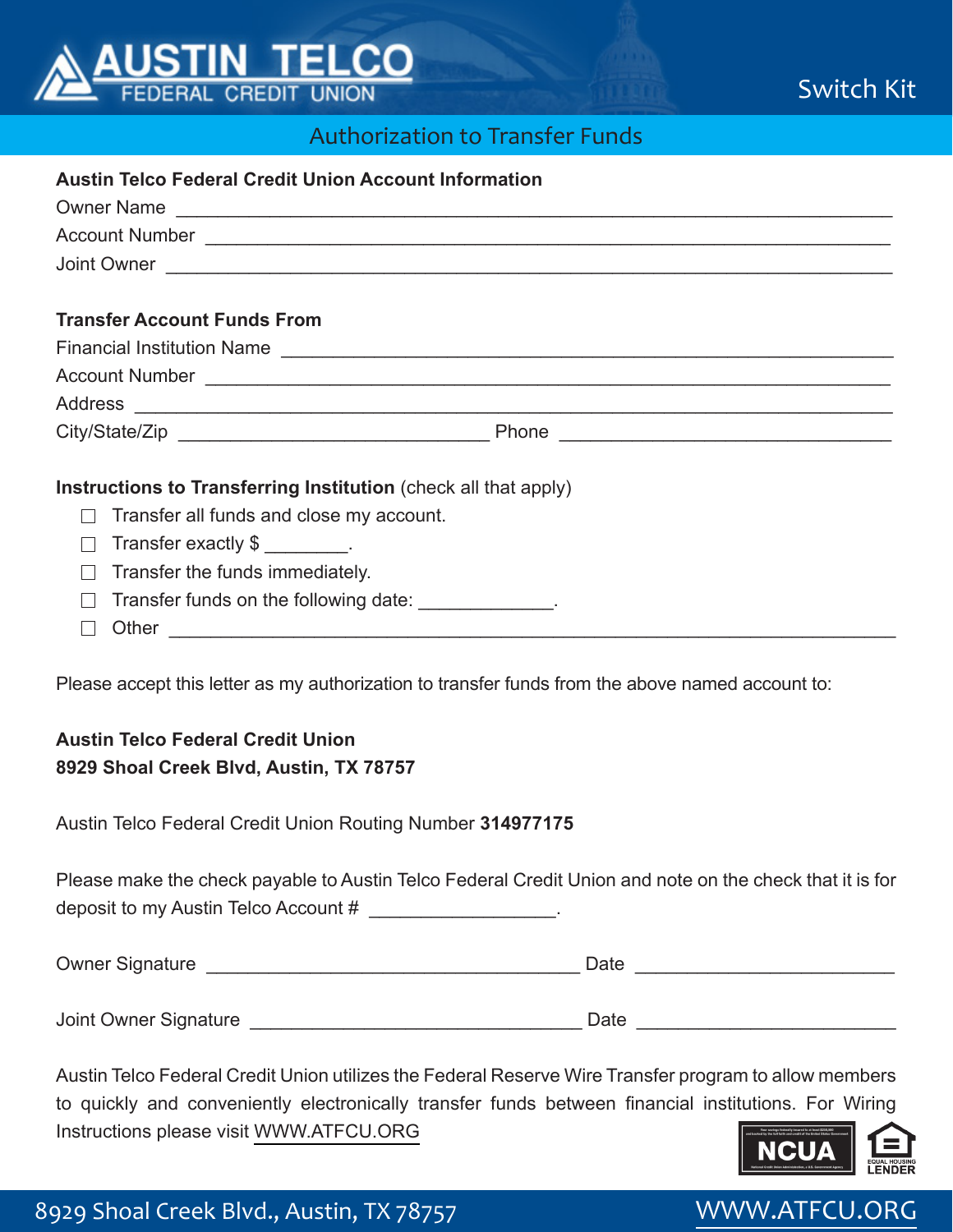

Switch Kit

## Direct Deposit Request

|                                                                                                                          |                  |  | Date _____________________________Employee Number ______________________________ |        |                |
|--------------------------------------------------------------------------------------------------------------------------|------------------|--|----------------------------------------------------------------------------------|--------|----------------|
|                                                                                                                          |                  |  |                                                                                  |        |                |
|                                                                                                                          |                  |  |                                                                                  |        |                |
| <b>New Financial Institution</b><br><b>Austin Telco Federal Credit Union</b><br>8929 Shoal Creek Blvd., Austin, TX 78757 |                  |  |                                                                                  |        |                |
| New Financial Institution Routing Number 314977175                                                                       |                  |  |                                                                                  |        |                |
|                                                                                                                          |                  |  |                                                                                  |        |                |
|                                                                                                                          |                  |  | Payroll Number __________________________Effective/Start Date __________________ |        |                |
|                                                                                                                          | Checking         |  | $[ACCT #]$ $\qquad \qquad$ $[AMT]$ $\text{\$}$                                   | $\Box$ | Weekly         |
|                                                                                                                          | Savings          |  |                                                                                  | $\Box$ | Bi-weekly      |
|                                                                                                                          |                  |  |                                                                                  | $\Box$ | <b>Monthly</b> |
|                                                                                                                          | <b>Net Check</b> |  |                                                                                  |        | Semi-Monthly   |

I hereby authorize and request the employer named above to deposit the amounts indicated to Austin Telco Federal Credit Union for each payroll period beginning on the effective/start date indicated above and until further notice from me. If this is a change in a previous Authorization, I instruct my employer to cancel my previous Authorization and to follow this Authorization.

Signature \_\_\_\_\_\_\_\_\_\_\_\_\_\_\_\_\_\_\_\_\_\_\_\_\_\_\_\_\_\_\_\_\_\_\_\_\_\_\_\_\_\_\_\_ Date \_\_\_\_\_\_\_\_\_\_\_\_\_\_\_\_\_\_\_\_\_\_\_

Please note: Employer may require you to complete their own Direct Deposit form and/or include a voided check for the account funds will be deposited in.